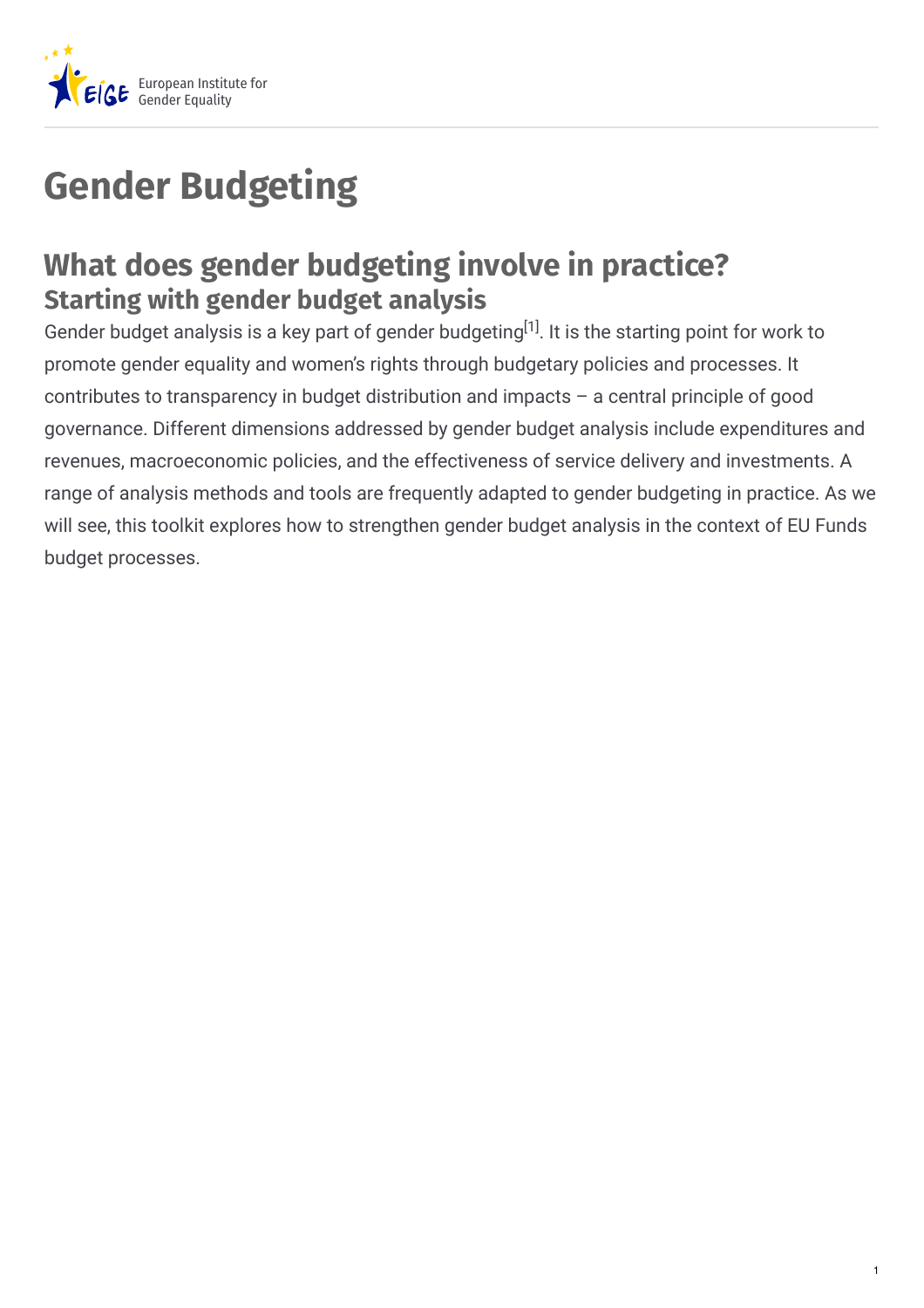

Conceptual framework of gender budgeting

**Gender budgeting processes: towards restructuring and change**